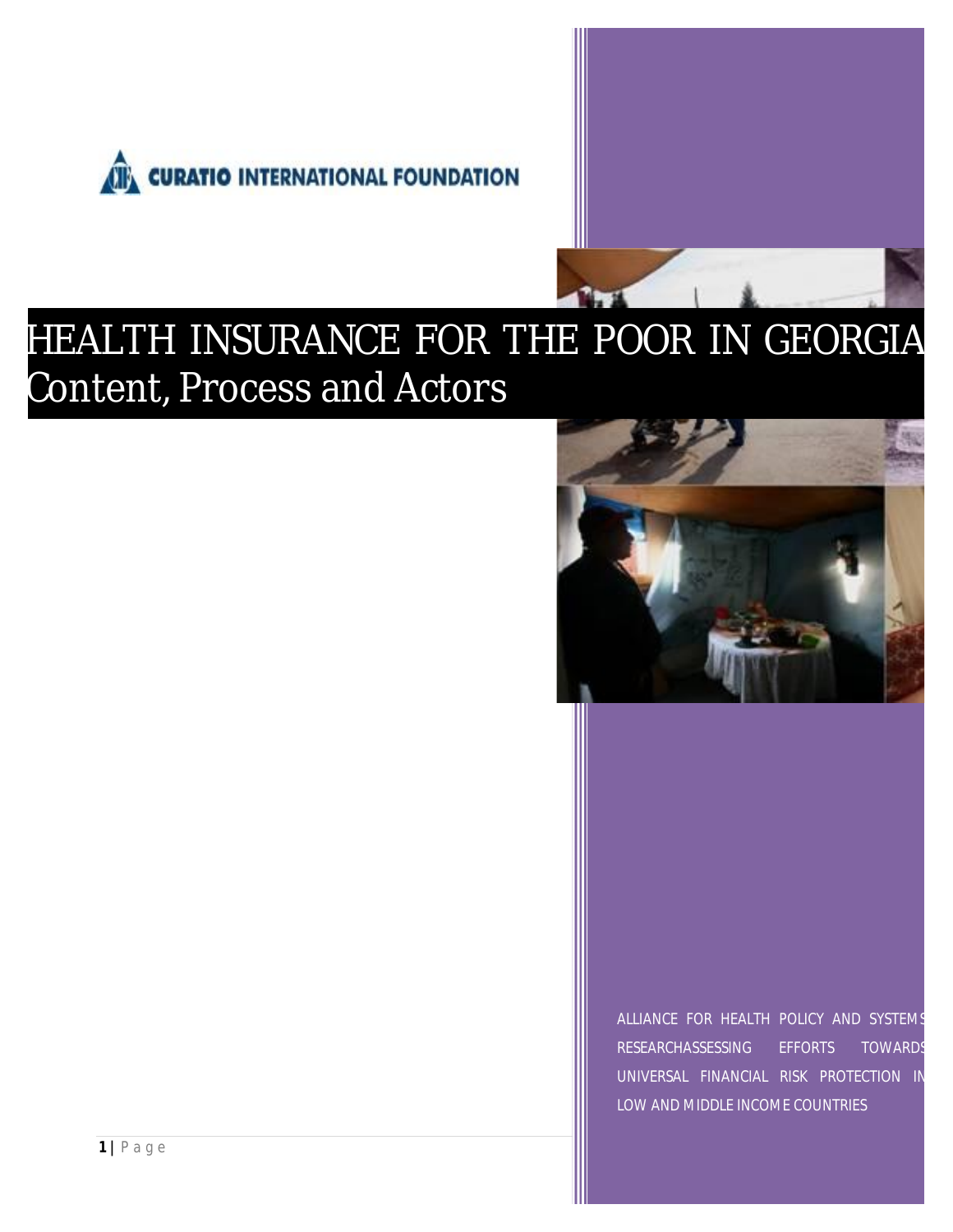...MAKING THE FINANCING OF THE UNIVERSAL STATE PROGRAM FOR URGENT CARE REALISTIC AND IN PAR WITH MARKET PRICES FOR HEALTH SERVICES WOULD HAVE MEANT EITHER SUBSTANTIAL INCREASE IN THE FUNDING LEVELS - WHICH WAS NOT AFFORDABLE, OR INCREASE IN THE LEVEL OF PATIENT CO-PAYMENT FROM 25 PER CENT TO 75-80 PER CENT – WHICH WAS NOT POLITICALLY ACCEPTABLE. FOCUSING THEAVAILABLE LIMITED FUNDING TO *FULLY* FINANCING THE ACCEPTABLE BENEFIT PACKAGE FOR PRIORITY GROUPS WAS CONSIDERED AS ONLY VIABLE ALTERNATIVE POLICY OPTION"

Key Informant

During the last two decades Government of Georgiainitiated series of reforms introducing major changes in health financing policy and restructuring the health system to reverse the negative trends observed in equity, affordability and quality of essential health service for significant part of the country

CONTEXT

population and particularly for the poor.

Addressing problems in equity and financial protection against health care costs through reattainment of universal coverage for essential health care services for the entire population was one of the longstanding and explicitly stated national health policy goals.However, first practical steps towards achievement of this goal were made only in the recent years, when more public funds became available to the health sector. Paradoxically, this happened in the situation when the overarching goal of achievement of the universal coverage for the entire population through public funds has been removed from formal public agenda in favor of the "selective" approach targeting the priority groups. According to the key informants – the universal approach in defining *acceptable* and *realistic* benefit package for all was not possible due to the limited public funding available (no more than 25 per cent of total health expenditures.

Back from the year 2001, the government operated national health program that offered higher health care benefits to poor. However, the administrative system used to deliver subsidies to the poor was inherited from the Soviet Union and was based on social categorical groups (e.g. internally displaced, war veterans, etc.). This system significantly limited the effectiveness of the state health subsidies. In 2005, the government started developing a proxy-means-tested system for the detection of poor households and for delivery of the state subsidies (cash and in-kind). By mid-2006, this new administrative system became functional throughout the country that allowed delivering targeted health care benefits to poor households in addition to poverty cash benefits through then existing single public purchaser for health care services.In the years 2006-07, the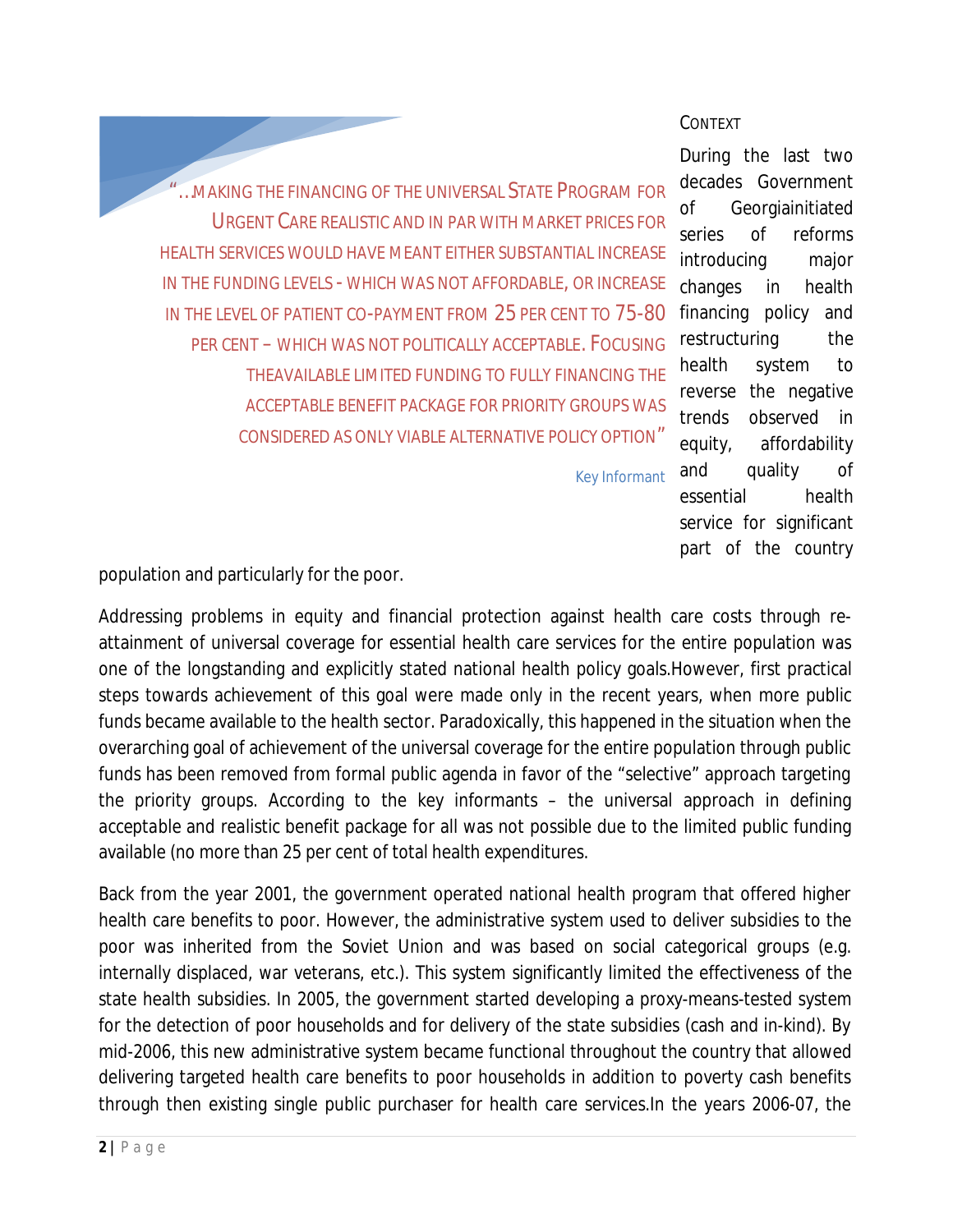government has launched ambitious health financing reform program with an overall goal to improve equity and financial access to essential health services with a special focus on the poor. The state assumed responsibility for purchasingcoverage for essential health services for the poor population and for a selected cadre of public servants (e.g. teachers, law enforcement, and military) through private insurance companies. Since the beginning of the year 2009, this Private Public Partnership (PPP)in health financing was widened through the new GoG initiative which the state subsidized private voluntary insurance for defined essential health services for the rest of the population. The State subsidization of private voluntary insurance covering a basic rest of the population. The State subsidization of private voluntary insurance covering a basic<br>package of services (emergency care, urgent care and basic PHC) was expected to further promote affordable health insurance against catastrophic health care expenditures. Finally, after several important adjustments MIP, in March 2012, the Government of Georgia has announced major initiative for MIP expansion that will result in insurance coverage for one out of two citizens of Georgia. coverage for essential health services for the poor<br>c servants (e.g. teachers, law enforcement, and<br>Since the beginning of the year 2009, this Private<br>s widened through the new GoG initiative under

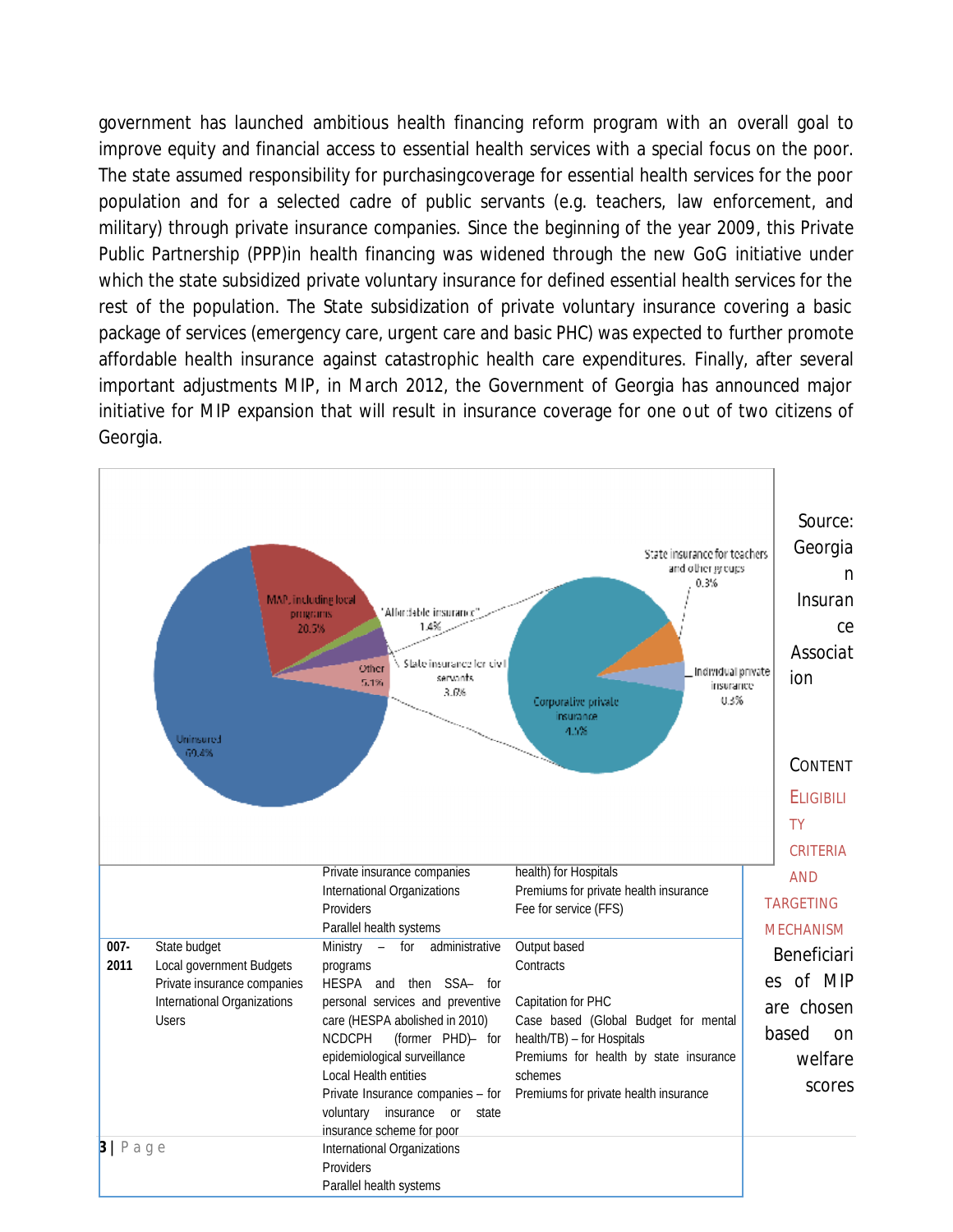derived from a proxy means test. This proxy means test system is managed by the Social Services Agency (SSA) subordinated to the MoLHSA. The test includes over 100 variables to estimate a household's welfare standing. The system was launched in July 2006, after 1.5 years of careful preparation, including developing and testing a proxy means targeting mechanism, designing implementation procedures, developing institutional and human resource capacity and piloting. The proxy means testing mechanism was considered adequate for Georgia because of high level of informal economy, which makes declared income from formal sources an inaccurate indicator of household welfare. All Georgian households are entitled to apply to be included in the poverty database. By January 2012, there were about 500 thousand households (45 per cent of the

households) with with more than 1.6 million individuals (35 per  $\parallel$  cent of the

100,000 and will **reach unacceptable** 

population) **THE PROXY MEANS TESTING** Pregistered with the SSA database. The **SYSTEM AND CERTAIN** System allows *INDICATORS USED FOR DEFINING THE WELFARE STATUS HAS RECEIVED AN INCREASED*  are estimated at no | A*TTENTION FROM MASS MEDIA* | more than 20 per cent [38], which is in **part is a state of AND CRITICISM FROM THE** part with best *POLITICAL OPPOSITION. THE*  international experience in targeting. The TARGETING MECHANISM WAS sensitivity of the sensitivity of the sensitivity of the sensitivity of the *CONSIDERED TOO NARROW*  amount to 25-30 per | EXCLUDING MANY IN REAL NEED. | cent at a threshold of identification of the  $\|\cdot\|_{\text{m}}$ degree of certainty. **Example 10 EV EVALUATE: EVALUATE: Both** inclusion and exclusion errors **THE EXELLED FOR SEXT REPORT FOR THE EXECUTION** CONTEXT PROOF SCORE threshold (eligible to  $\parallel$  RECEIVED AN INCREASED  $\parallel$  social cash assistance) proxy means test decreases with the increase in score. The  $\begin{vmatrix} 1 & 0 & 0 \\ 0 & 0 & 1 \end{vmatrix}$  inclusion error may

levels above this. The state of the state of the limitially, households above this.

with scores below 100,000 were allowed to obtain health insurance coverage under MIP. In the early 2007, due to budget limitations, the government changed the inclusion threshold, requiring a score of 70,000 or below to be qualified for MIP. However, Tbilisi municipality and the government of the Autonomous Republic of Adjara (one of the Georgia regions) continued to purchase coverage forup to 100,000 individuals having welfare scores between 70,000 and 100,000 residing in Tbilisi and Adjara through supplemental local government programs. The proxy means testing system and certain indicators used for defining the welfare status has received an increased attention from mass media and criticism from the political opposition. The targeting mechanism was considered too narrow excluding many in real need. For instance, ownership of an old Soviet TV set or refrigerator by the household was enough to alleviate a household's welfare score to the levels exceeding the eligibility threshold for the targeted social assistance or MIP. Responding to the criticism, the GoG introduced changes into the proxy means testing methodology decreasing its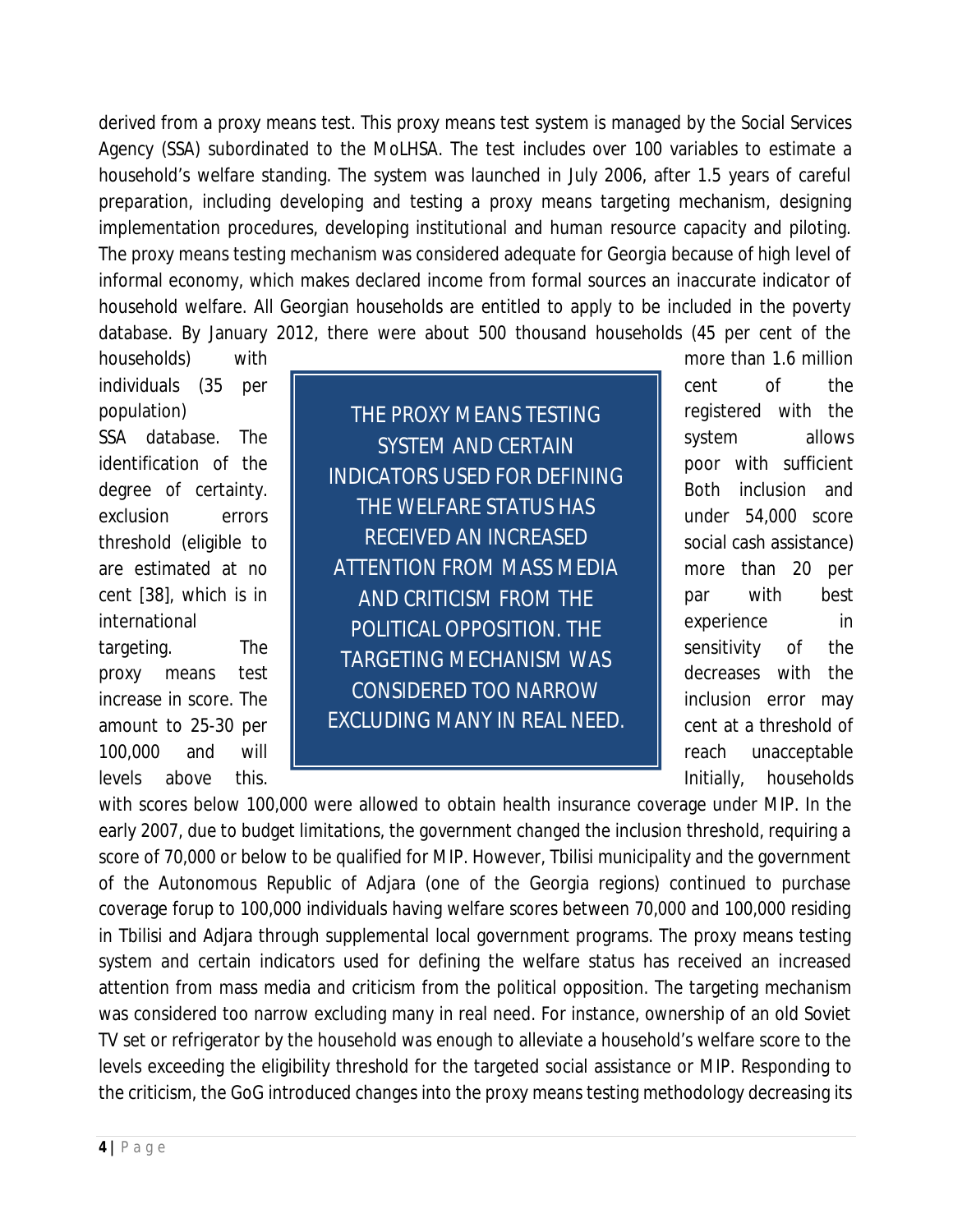sensitivity to such variables in 2010. This decision was widely advertised by the political leadership as an example of the GoG's responsiveness to the needs of the poor people. Yet, stories criticizing the targeting mechanism still appear in the media, one story broadcasted by the independent channel "Kavkasia" claiming that almost 25,000 individuals were excluded as a result of the change in methodology.

By the beginning of the 2011, the national MIP program along with Tbilisi municipality program were covering up to 910,000 beneficiaries which represent over 50 percent of the estimated number of the poor population or up to 20% of the total population.

### BENEFIT PACKAGE DESIGN

MIP benefit package covers the following: 1) Urgent out-patient and in-patient treatment, including necessary diagnostic-laboratory tests for determining need for hospitalization; 2) Planned in-patient services, excluding expenses for cosmetic treatment, aesthetic surgery, resort treatment, sexual disorder, infertility, treatment abroad, sexually transmitted infections, HIV, and hepatitis C, outpatient pharmaceuticals with the annual insurance limit of 15.000 GEL; 3) Chemotherapy and radiation therapy within 12,000 GEL annual insurance limit; 4) Out-patient care and limited diagnostic and lab tests prescribed by the family physician or general practitioner; 5) Compensation of delivery costs (up to 400 GEL);5) Outpatient prescription drugs from predefined essential drugs list and with the annual limit of 50 GEL and with 50 per cent copayment (was added in 2010). Beyond this, up until recently, the benefit package did not undergo any other major changes. As noted above, the President and GoG have announced the plans to revise the benefit package in September 2012 by including significantly increased outpatient drug benefit. Details of this change are not yet known at the time of writing this paper.

#### INSTITUTIONAL AND PURCHASING ARRANGEMENTS

*Institutional and purchasing arrangements* for MIP have changed drastically since its introduction in 2006. MIP was an outcome of several policy processes, including reevaluation of the country's social protection model on the subject of a fundamental choice about whether the core principle behind social provisioning will be "universalism", or selectivity through "targeting" and subsequent abolishment of social insurance; the GoG's attempts to find most effective and at the same time politically most acceptable ways of spending scarce public resources available for health; and finally, political business cycle prior to local elections in 2006. Initially implemented through a public single payer, in September 2007, the government has contracted out the delivery of MIP benefits to Private Insurance Companies (PICs). These move was most likely triggered by the Post Rose Revolution strive of the Georgian leadership towards libertarian ideals and "small government" as a main tool in fighting corruption has also influenced transfer of the purchasing function for MIP from the State purchaser to the Private Insurance Companies. All 14 private insurance companies operating in Georgia by the year 2007 had the right to participate. The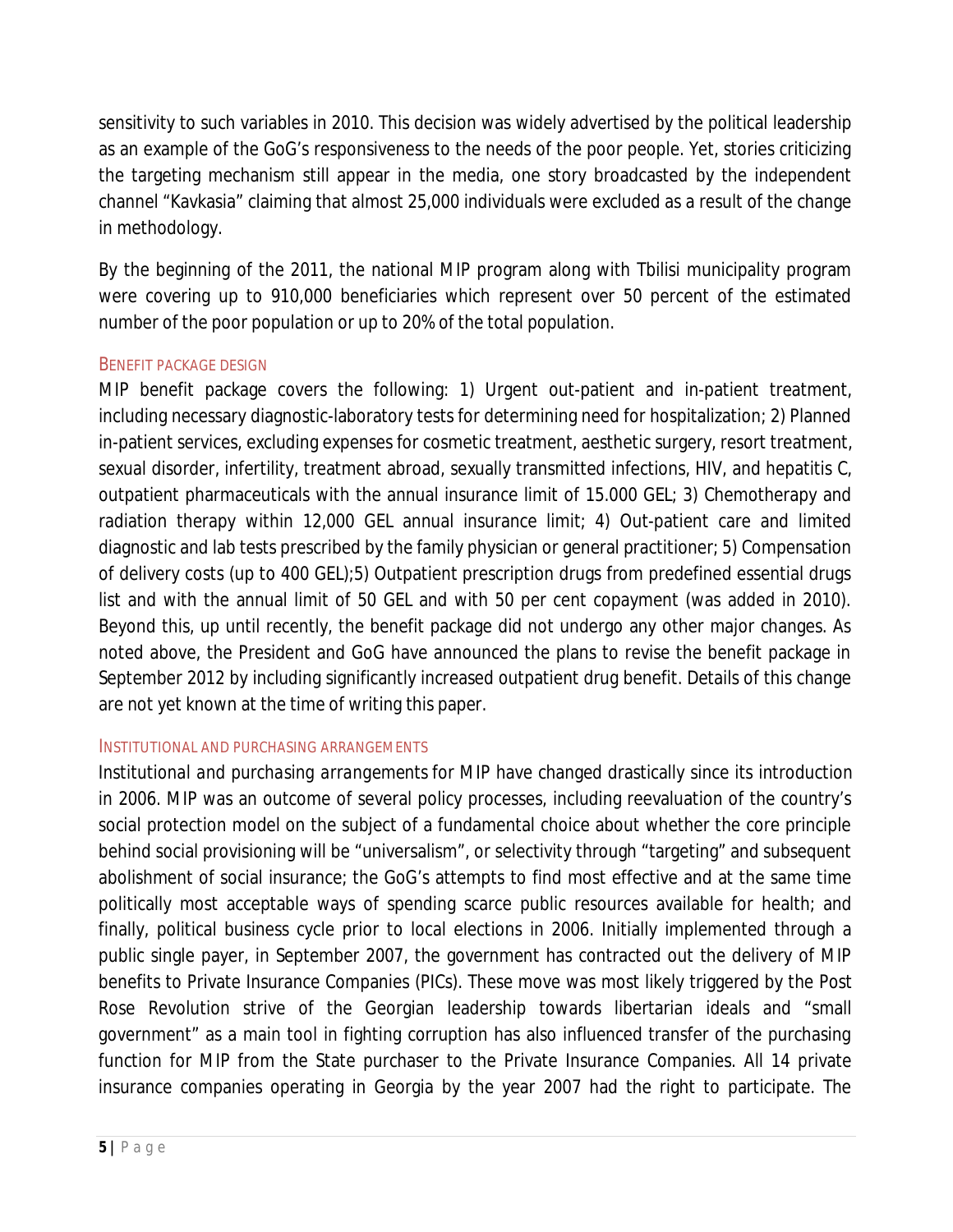participating insurance companies are mandated to provide the benefit package defined by the state and were not able to refuse membership to any beneficiary with publicly provided vouchers. The insurance companies contract health services from a network of predominantly private providers, or provide through their own clinics and hospitals. The average annual insurance premium per beneficiary paid to the insurance companies at the initial phase was 84 GEL. Important changes were introduced since mid-2010. The country was divided into 26 medical regions and three-year contracts for each region were awarded to PICs identified through the competitive tendering procedure. Because of the tendering procedure, the annual insurance premiums were brought down from 180 GEL in 2009 to 116-132 GEL (depending on the region). MIP voucher holders are obliged to enter into insurance contracts with PICs according to their place of residence. However, beneficiaries still have the right to change the insurance carrier once a year, in case if they are not satisfied with provided services. As an important addition, the PICs that won tenders for MIP implementation were mandated to construct/upgrade hospitals and medical centers in respective medical regions to ensure the access to quality health services for

> *By the beginning of the year 2012, seventy five medical centers/hospitals were constructed throughout Georgia. Another 75 will be completed by the beginning of the year 2013. Total of 150 million GEL investments were made in health infrastructure by the PICs*

MIP beneficiaries insured by them.

Since 2011 - reacting on allegation regarding the pervasive delays in distribution of the insurance contracts ("policy") to the beneficiaries[51] - the GoG mandated the PICs to organize this process through the SSA employed social agents and pay a fixed amount of 3 GEL per contract distributed to the SSA. These arrangements will be in place up until the year 2013. The PICs that won tenders for MIP implementation were mandated to construct/upgrade hospitals and medical centers in respective medical regions to ensure the access to quality health services for MIP beneficiaries insured by them. By the beginning of the year 2012, seventy five medical centers/hospitals were constructed throughout Georgia. Another 75 will be completed by the beginning of the year 2013 (see the **Error! Reference source not found.**). The Chamber of Control of Georgia (CCG) audit also claimed that the insurance premium rate paid to the PICs was inadequately high, asthe direct loss ratio<sup>1</sup> for MIP beneficiaries reported by the PICs in the period from the beginning of the 2008 through the end of 2010 did not exceed app. 53 per cent of the 311.3 million GEL paid by the State

1

<sup>&</sup>lt;sup>1</sup>Loss ratio is the ratio of total losses paid out in claims plus adjustment expenses divided by the total earned premiums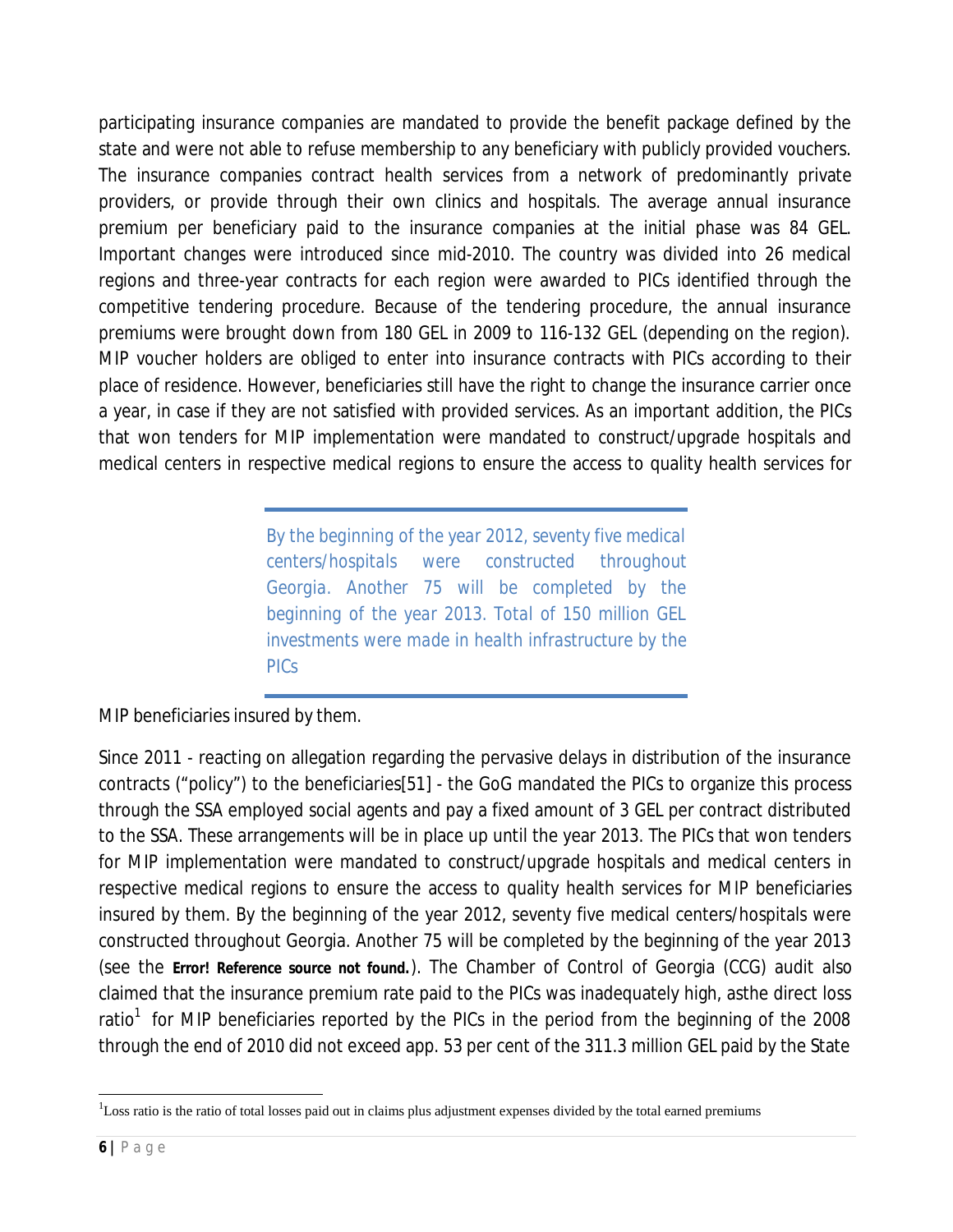to the PICs in the same period. The remaining146.8 million GEL, according to the CCG, were "unjustified earnings" for the PICs and hence can be considered as "misappropriated public money". On the other hand, according to the GIA and PIC representatives, not only the CCG assessment of the direct loss ratio was inaccurate, but also that direct loss ratio is an inappropriate measure for MIP efficiency, as it does not take into account the significant acquisition, administrative and investment costs (including capital investments in hospital infrastructure) required for suitable implementation of MIP. When all the costs are taken into account, the combined loss ratio will be app. 93 per cent in average for all PICs, leaving "only" 7% of the average net profit margin, which is within the range observed internationally. Moreover, even this "moderate" profit has to be reinvested in health infrastructure for MIP beneficiaries as mandated by the conditionality of the three years contracts with PICs. For instance, "GPI Holding"- one of the participating PICs, plans to invest all the profits received and top up this with additional capital, which considerably exceeds the total profit received by the company from more than three years of participation in MIP. In addition, as a result of the competitive tender, the premium rate for the years 2011-2013 has been reduced by 27 per cent. This will also diminish future earnings, even to the level that -according to the PIC FGD participants - may jeopardize future financial viability of the program. In any case, the CCG audit report was one of the main reasons for changing MIP content in 2010 in terms of institutional arrangements. It was assumed that shifting to longer term - three year contracts will remove the need for substantial expenses related to beneficiary acquisition and motivate the PICs to invest more money in keeping insured healthier through expanded prevention services and free up some funds for investments in infrastructure to improve the quality of services. As noted above, the latter has been made as a key conditionality for the extended contract.

**PROCESS**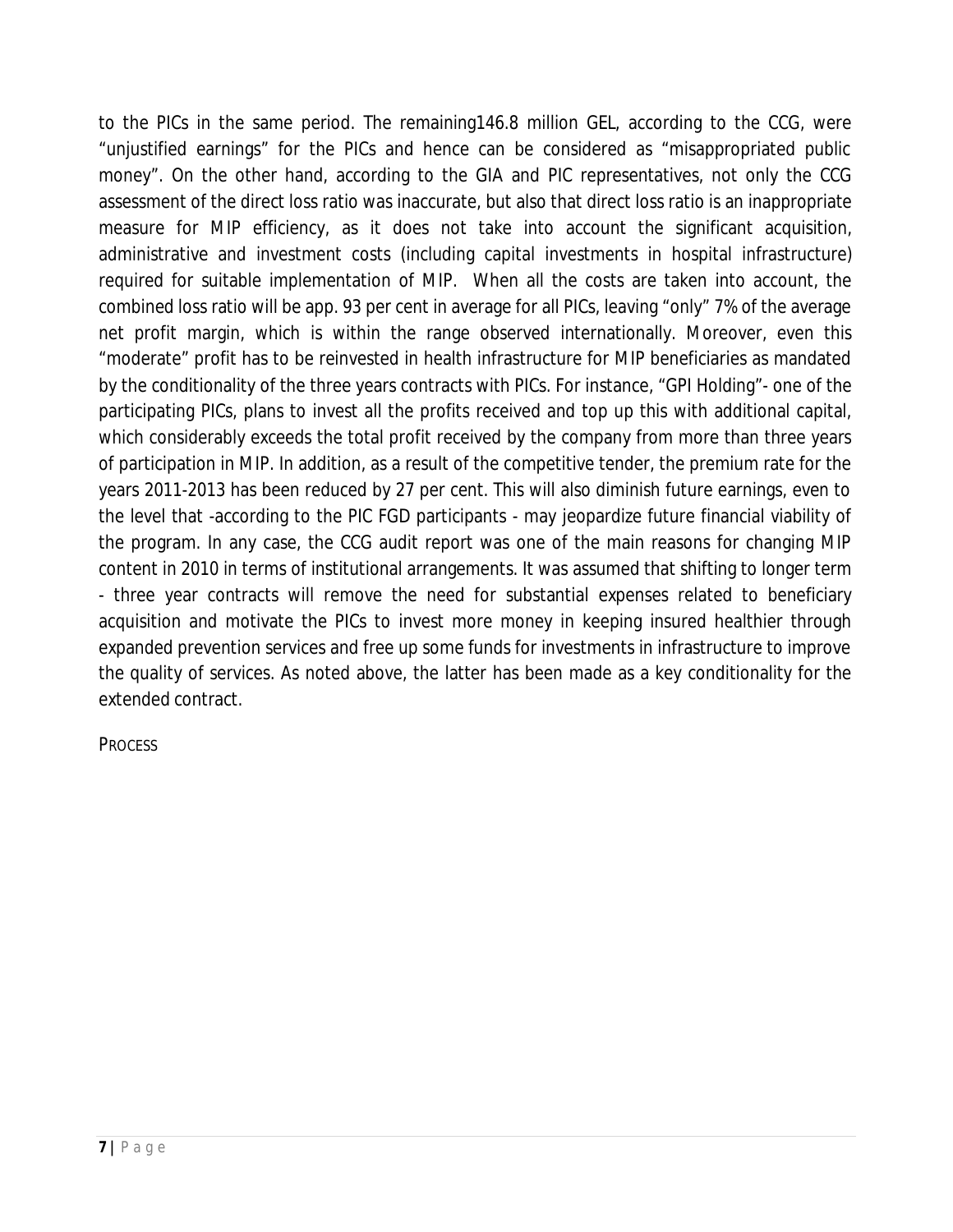| <b>Agenda Setting</b>                                                           |                                                                                             |           |                                        |  |
|---------------------------------------------------------------------------------|---------------------------------------------------------------------------------------------|-----------|----------------------------------------|--|
| 1. Preliminary situation analysis (H)                                           |                                                                                             | $+/-$     |                                        |  |
| 2. Vision, ownership and leadership (C)                                         |                                                                                             | Yes       |                                        |  |
| 3. Clear policy objectives (I)                                                  |                                                                                             | $+/-$     | overall<br>Our                         |  |
| <b>Policy Formulation</b>                                                       |                                                                                             |           | assessment of the                      |  |
| 4. International national scientific evidence used (H)                          |                                                                                             | <b>No</b> | "good practices" in                    |  |
| 5. Contextualized scientific evidence and local knowledge used<br>(C)           |                                                                                             | $+/-$     | <b>MIP</b><br>formulation<br>and       |  |
| 6. Different policy options assessed (H)                                        |                                                                                             | $-1$      | implementation                         |  |
| 7. Thorough assessment of the selected option (I)                               |                                                                                             | No        | is<br>process                          |  |
| 8. Early identification of accompanying measures (I)                            |                                                                                             | No        | the<br>presented<br>in<br>table below: |  |
| 9. Key implementation stakeholders are involved in the<br>formulation stage (C) |                                                                                             | $+/-$     | <b>AGENDA SETTING</b>                  |  |
| 10. The content of the reform meets preferences of key<br>stakeholders (C)      |                                                                                             | Yes       | Agenda<br>setting<br>stage for MIP has |  |
| Programming & implementing                                                      |                                                                                             |           | been closely linked                    |  |
| 11. Sequencing reform elements (H)                                              |                                                                                             | $+/-$     |                                        |  |
| 12. Planning implementation steps (C)                                           |                                                                                             | $-1$      |                                        |  |
| 13. Broad communication strategies (C)                                          |                                                                                             |           |                                        |  |
| 14. Medium-term commitment to budgetary bi                                      | "The MIP design was determined by the main<br>perceived purpose of MIP: to protect socially |           |                                        |  |
| 15. Clear rules for contracting and beneficiary $\epsilon$                      |                                                                                             |           |                                        |  |
| 16. Clear rules for interpretation of the benefit                               | vulnerable from catastrophic risks and to<br>manage their out-of-pocket expenditures"       |           |                                        |  |
| 17. Technical leadership by the Ministry of Hea                                 |                                                                                             |           |                                        |  |
| 18. Capacity building (H)                                                       | Key informant                                                                               |           |                                        |  |
| 19. Empowered co-ordination unit (C)                                            |                                                                                             |           |                                        |  |

with overall policy and economic reform

context and was driven by strong national ownership, vision and leadership. The need for health financing reform was emphasized by the President of Georgia who created a special commission on health reforms under the Prime Minister in 2006. After four months of work, the special commission came up with medium term health policy objectives "Main Directions in Health 2007- 2009" which embodied same key principles characteristic for reforms in post-revolutionary Georgia: "marketization", PPP, private provision, private purchasing, liberal regulation and minimum supervision [41]. MIP became an integral part of this policy once the option of private purchasing through the PPPs with PICs has been selected as a preferred mode for the program implementation. Time devoted to preliminary situation analysis was limited due to the electoral considerations. Overall understanding of the problems related to financial barriers to health services existed but specific and detailed situation analysis was not performed [49]. The idea of MIP as a precise targeting instrument for delivering health benefit along other social cash benefits to the poor - was "…floating since 2005, when the development of the proxy means testing system started, and certain preparatory work was done during the November-December of 2005, however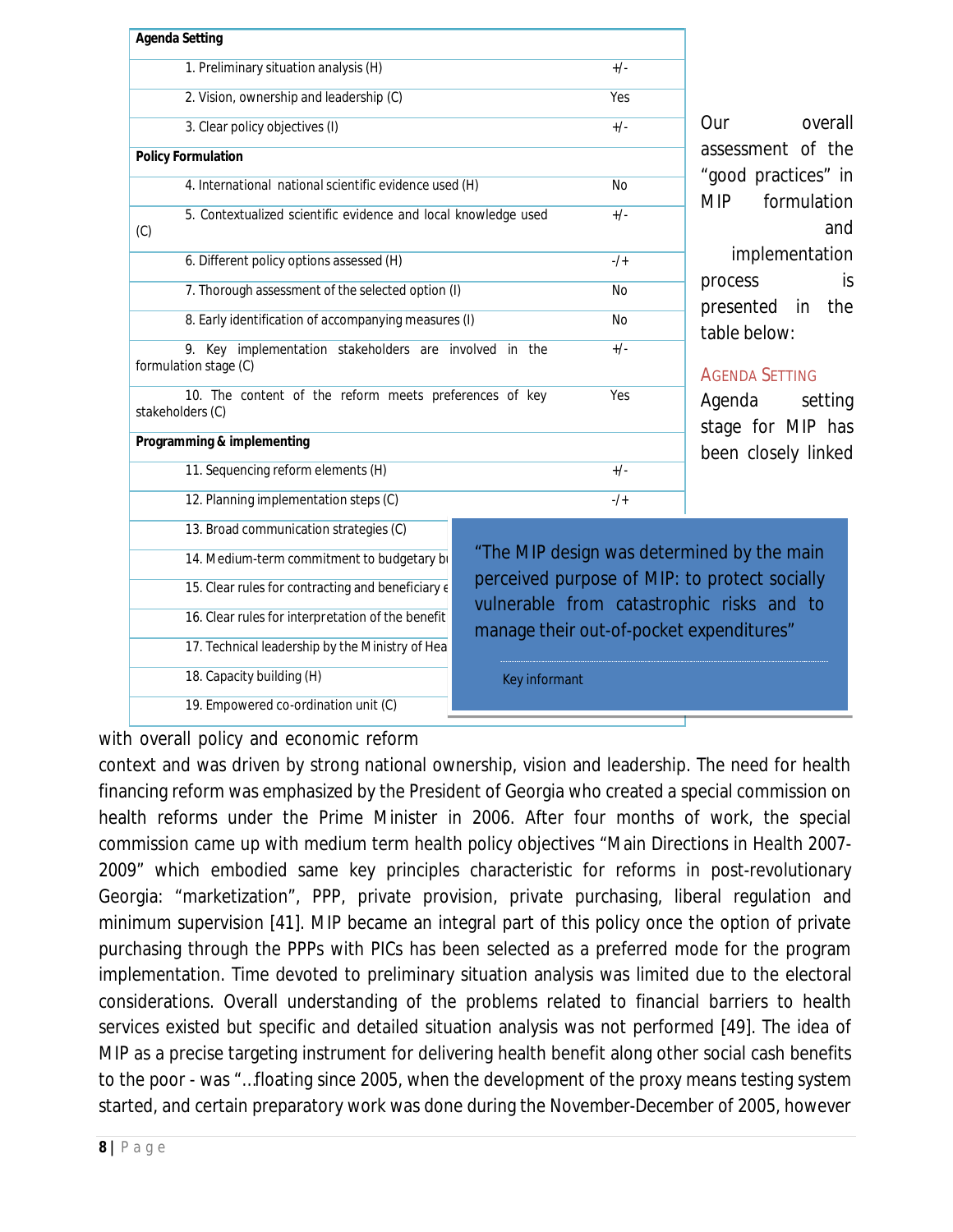this work then stopped and suddenly, without any further preparation MIP introduction started just prior the local elections in summer of 2006 through the MoLHSA issued vouchers".MIP was considered as a key instrument for achieving one out of four main policy objectives defined in the 2007-2009 medium term health strategy – "to ensure the overall affordability of basic health services and protect the general population from catastrophic financial health risks". However, the concrete policy objectives for the program were never formulated explicitly in any legal or policy document. Two main objectives were implied: (1) "creation of a targeting system for public financing of health services for the socially vulnerable" and (2) "redirection of the public funds to support the development of private insurance".The development of the private pre-paid schemes was also sought to decrease both informal and formal out-of-pocket expenditures, increase the share of the prepaid resources andenhance risk pooling. The increased risk pooling in the national health system, in turn, was anticipated to make the health coverage more affordable to the majority of population. Vouchers distributed to MIP beneficiaries were considered as preferred method for individual targeting and as the means for delegating them the right of "free choice" of insurance companies. This was an investment in free choice and "an informed citizen". Another objective was related to legalization of financial flaws in the health sector by decreasing informal payments. Same policy objectives with similar wordings were mentioned by all interviewed policy makers among key stakeholders.. No specific final and/or intermediary targets for improved financial protection, access and utilization of health services were set. Moreover, as one of the key informants stated:"increased utilization observed and reported during the initial phase of MIP implementation and implied as a key objective by the international experts, was a positive externality, rather than a predefined objective" [54]. Three explicit objectives and targets for MIPwere defined only after three years of implementation in 2011. The Law on the State Budget of Georgia 2012 adopted in September 2011 defines three MIP objectives: (1) to increase financial access to health services for the targeted groups of the population; (2) to mitigate the financial burden induced by the health expenditures for the targeted groups of the population; (3) to reduce the OOP expenditures in health sector. Respectively, three targets and indicators for the year 2012 are determined: (1) number of insured under MIP (1 million 700 thousand for the year 2012); (2) Reduction of the share of OOPs in total health expenditures by 10 per cent; (3) Increased utilization of outpatient and inpatient services by 2-3 per cent for the population insured under MIP in 2010.It is noteworthy that in this document the increased utilization is specified as an explicit policy objective for MIP.

FORMULATION AND IMPLEMENTATION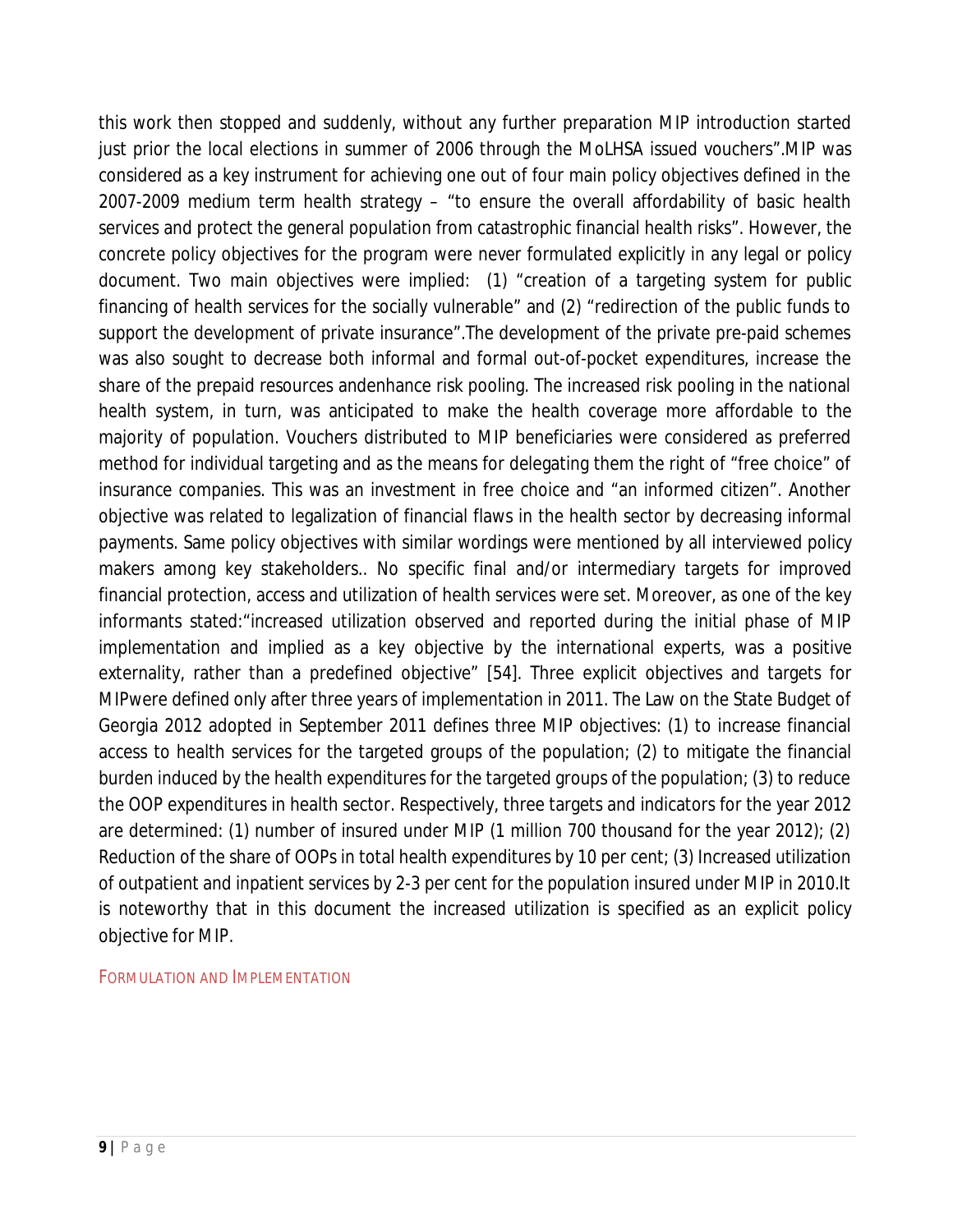*Overall political and policy contextual factors have been the key determining factors for the introduction of MAP in Georgia.* 

MAP was an outcome of several policy processes, including reevaluation of the country's social protection model on the subject of a fundamental choice about whether the core principle behind social provisioning will be "universalism", or selectivity through "targeting" and subsequent abolishment of social insurance; the GoG's attempts to fund most effective and at the same time politically most acceptable ways of spending scares public resources available for health; and finally, political business cycle prior to local elections in 2006, which significantly "expedited" MAP introduction, even without proper technical preparation. Post Rose Revolution strive of the Georgian leadership towards libertarian ideals and "small government" as main tool in fighting corruption has also influenced transfer of the purchasing function for MAP from the State purchaser to the Private Insurance Companies. This agrees with similar experience internationally, as political factors were decisive in adopting decisions on similar policy issues, like user fee removal polices in Africa [96], or the insurance for the poor in Latin America [12].

> *Presence of functional means testing system and targeting mechanism was a key to acceptance and introduction of MAP and appear to be effective in reaching the neediest; however there are still equity problems in MAP eligibility that need to be addressed*

Transformation of category based social assistance system (inherited from the Soviet Union) into "means tested" social assistance system with functional targeting mechanism for the poor in 2004- 2005 was one of the key determining factors and was a unique window of opportunity for MAP introduction in Georgia. Despite concerns on accuracy and precision of the means testing targeting mechanism both in terms of inclusion and exclusion errors, this targeted mechanism allowed MAP to reach up to 40 per cent of the nation's poor. This achievement is in par with international best practice in effectiveness of individual targeting. Yet, the current targeting mechanism is far from being equitable, as it discriminates the population by a place of residence: people with test scores over 70,000 and not residing in Tbilisi or Adjara are not eligible receiving MAP benefits, while they may, in fact, be very poor.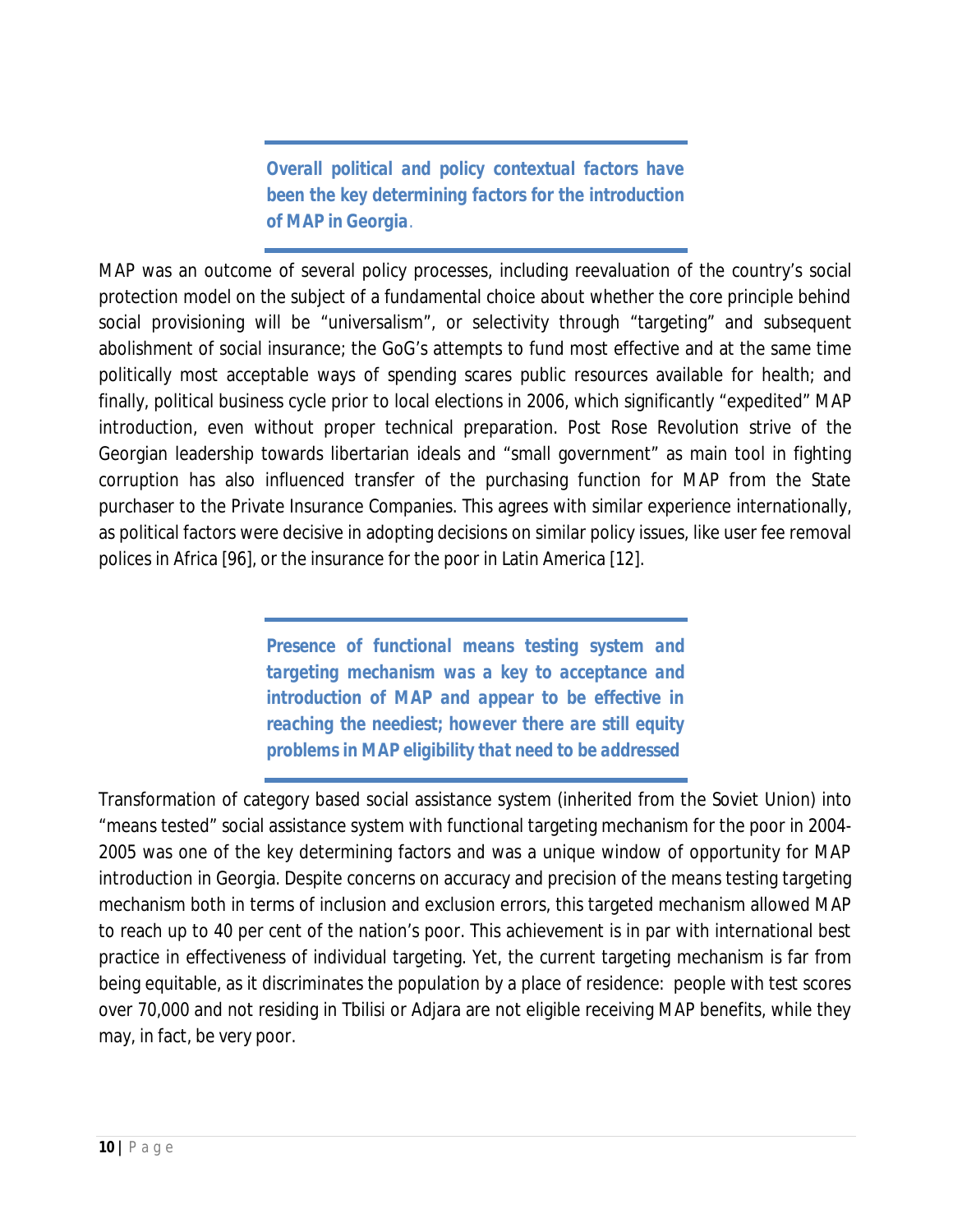*Surprisingly, up until recently, an explicit definition of MAP goals, objectives and targets was absent, thus complicating MAP impact assessment*

Up until 2011, MAP goals, objectives and targets were not defined in any of the legal or policy documents. This has left an ample room for various stakeholders to imply and often speculate on intended goals of the program and made it difficult to assess the success and/or failure in achieving MAP impact against predefined policy objectives.

> *Wide circle of national and international partners and experts were consulted, however no due deliberation time was given for reflection of their recommendations in the initial MAP design and subsequent changes introduced that led to numerous major deficiencies at the early stages of the program implementation.*

Despite the formal involvement of a number of national and international technical experts in the discussions regarding the new MAP design, short time period between the adoption of a political decision on transferring purchasing arrangements for MAP to the Private Insurance Companies (PIC) and actual implementation of the program (6 months) did not allow sufficient time for preparation and reflection of qualified research and technical advice into the initial MAP design. Thorough assessment of MAP policy options (public vs. private) was never conducted with final decision on implementation modalities based on political and ideological preferences and not on policy or technical soundness of the selected alternative. This in turn led to significant deficiencies during the initial (pilot phase and beyond) of MAP implementation – inadequate premium rate per insured paid by the State and high acquisition costs per beneficiary for PIC resulting in high loss ratios (140-150%), misinterpretation of MAP benefit package, absence of coverage for services provided by the providers not yet contracted by the PICs, etc.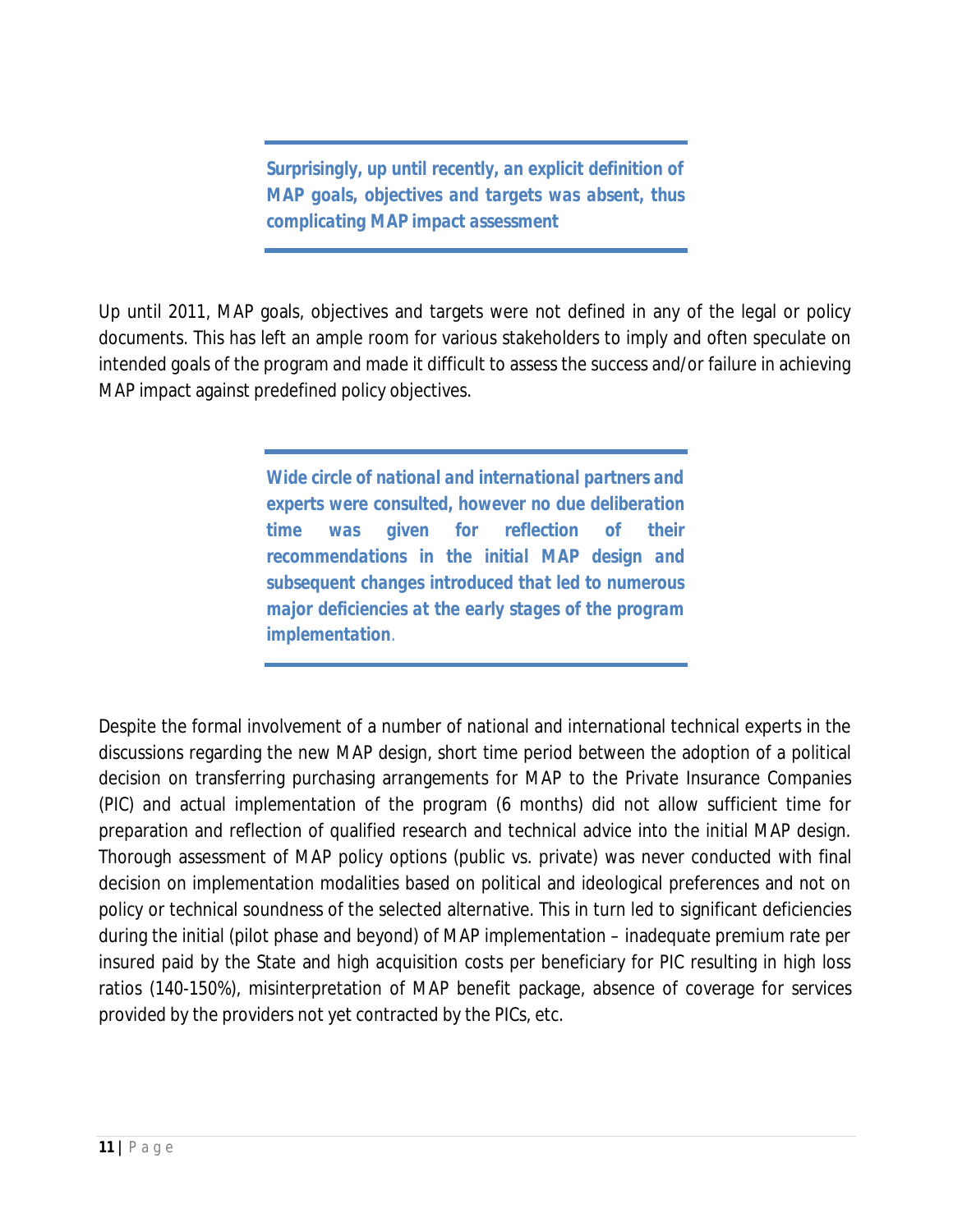*The entire process of MAP implementation was artificially accelerated by the considerations of political "urgency" which resulted in some shortcomings during the implementation*

Initial piloting of new purchasing arrangements for MAP in two regions of Georgia: Tbilisi and Imereti during the year 2007 has been performed without rigorous monitoring and evaluation framework, thus decreasing the opportunity to learn from pilot testing. Moreover, these pilots did not have clearly articulated objectives, or "what" to pilot, beyond perhaps the premium rate per insured. The latter has been adjusted from 7 GEL to 11 GEL as a result of the pilot. Any other significant adjustments to the initial design of MAP have occurred in 2008-2010, or long after the pilot implementation. More generally, not enough time was allowed between different phases to ensure appropriate planning and smooth implementation. Most common violations of rules during MAP implementation identified by our research were related to: the beneficiary inclusion, timely issuance of insurance contracts to the beneficiaries, interpretation of MAP benefits and insurance terms, illegitimate denial of services included in the benefit package to the beneficiaries and creation of additional bureaucratic barriers for users to defer them from services.

> *High level political actors have dominated the process of MAP formulation and implementation*

High level policy actors, such as the President, Prime Ministers and State Minister for Reforms Coordination played a defining role in MAP inception and implementation. The Ministers of Health played little role in MAP inception but has assumed more influence in the last two years MAP implementation. Private Insurance Companies and Georgian Insurance Association also had active role throughout the policy process. MAP received substantial media coverage. Other interest groups such as individual citizens, health providers and technical experts having limited influence over the policy decisions associated with MAP.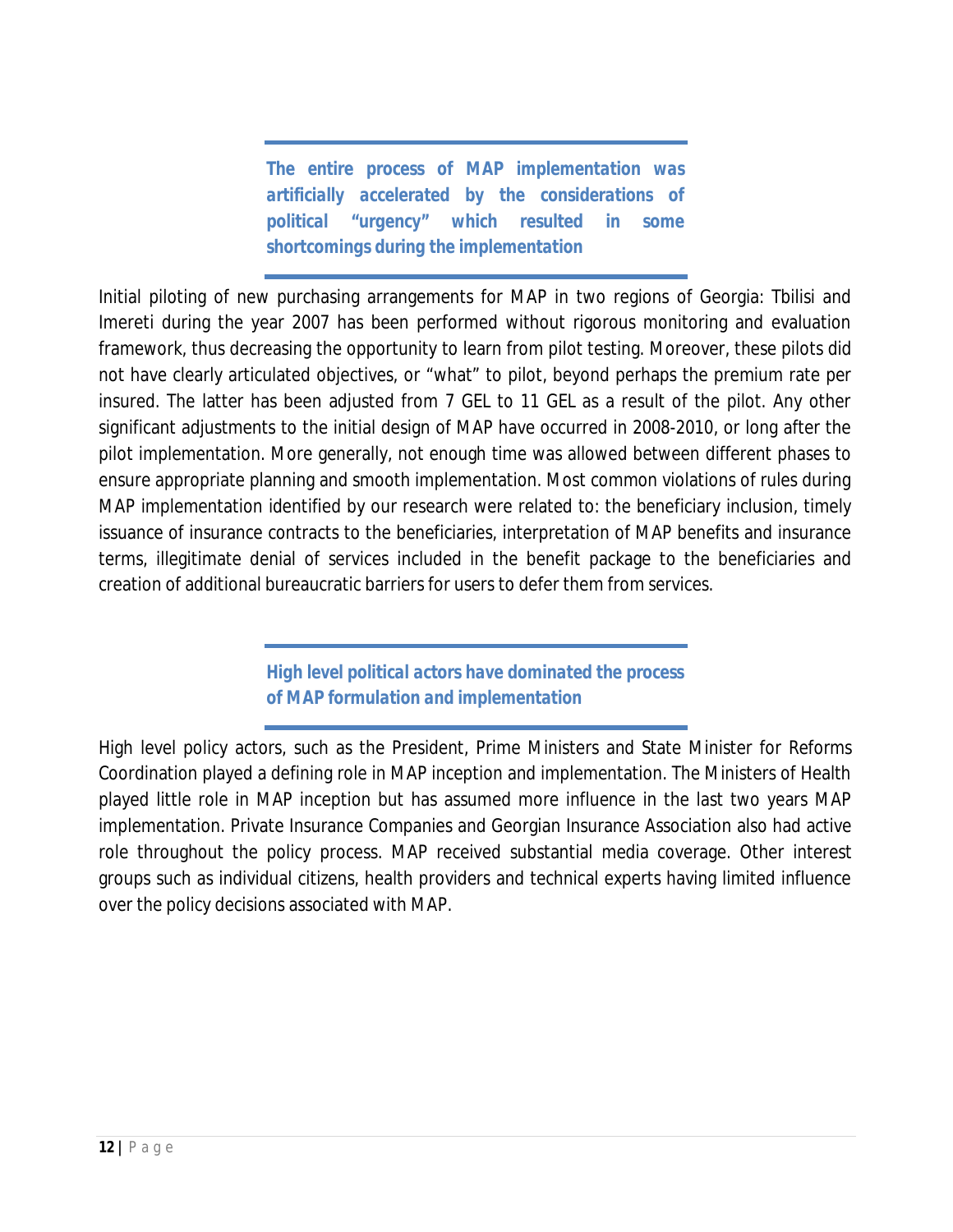*Development of insurance and generating widespread demand for insurance still faces significant challenges in the country.* 

Despite the articulated objective for MAP to support the development of the private insurance and "insurance mentality" and impressive increase in overall insurance coverage in the country, the specifics of the insurance mechanism are yet to be understood not only by the insured, but also by all relevant governmental stakeholders, as evidenced by the recent accusations voiced by the Chamber of Control and the Prosecutor General of Georgia in misappropriation of the public money allocated for MAP. According to the Chamber of Control, the direct loss ratio of app. 45%<sup>2</sup> for MAP beneficiaries reported by the PICs in the period from 2008-2010 shows that PICs have enjoyed unjustified earnings and that premium rate paid by the public is artificially inflated. When arriving to this conclusion, the Chamber of Control inspection has neglected very significant acquisition costs that PICs have incurred for attraction and enrolment of MAP beneficiaries and investments costs in health provider infrastructure and information systems to serve these beneficiaries. These accusations were widely discussed and in most often cases misinterpreted in the mass media triggering unnecessary damage to the reputation and credibility of the MPA program and health insurance in general.

> *Creation of an independent mediator between the PICs and MAP beneficiaries is considered as a beneficial addition to the mechanism of MAP implementation*

Establishment of "Insurance Mediation Service" (IMS) initially sponsored by the PICs participating in MAP has been assessed as very positive development in improving the observance of the rights and entitlements of MAP beneficiaries. However, the financial dependence of the IMS on PICs has been negatively regarded by the new MoLHSA leadership and as a result the IMS has been transformed into publicly supported body. IMS services and its hotline number are currently widely advertised to MAP beneficiaries by the MoLHSA through mass media.

1

 $2$ Loss ratio is the ratio of total losses paid out in claims plus adjustment expenses divided by the total earned premiums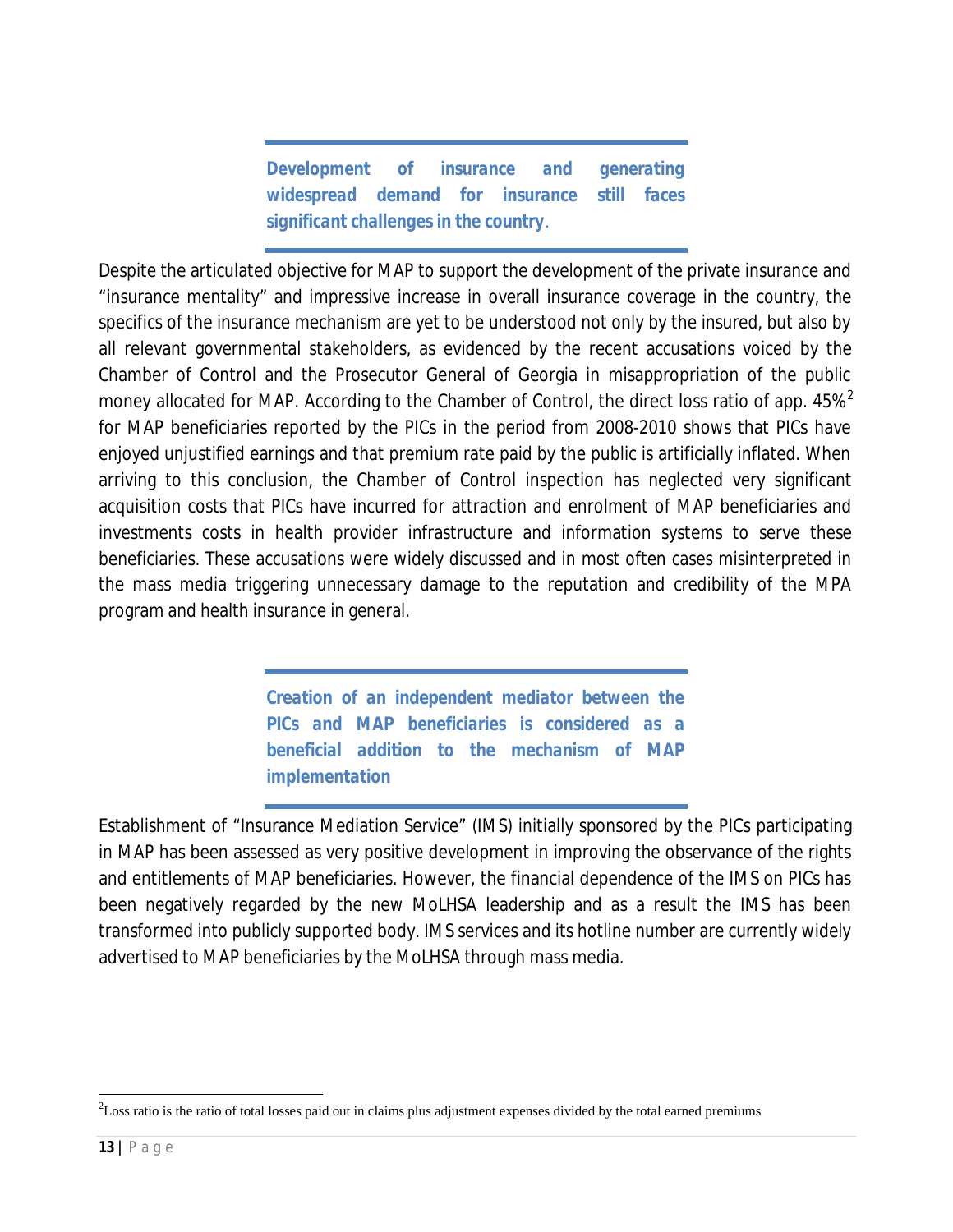*The government has been moderately successful in raising the awareness regarding MAP and communicating the rights and benefits provided by MAP. Further efforts are needed to improve communication, particularly targeted to national minorities.*

According to the HUES 2010 Knowledge of MAP is widespread in the population, with 93% of respondents saying that they knew it, although only 65% said they knew what benefits it provided. Both surveys (HUES 2007 -2010) suggest that there are concerns around both under-coverage of the poorest households and inclusion of better-off households in MAP. These findings need to be considered in the light of some limitations to the data, including that the Social Services Agency program includes a cash transfer which may itself lift some households into a higher quintile.

> *The recent governmental decision on major expansion of MAP coverage and inclusion of additional drug benefit are expected to significantly enhance the overall MAP impact and its potential as a viable policy instrument for achieving universal coverage.However,it appears that there is no clear consensus yet among policy makers in which direction to proceed in future for further improving the financial protection of the population, which presents a window of opportunity for the researchers and advocacy groups to provide evidence and influence the decision making process.*

Additional 1 million individuals under 6 years of age and elderlies are expected to be insured by MAP by the end of the years 2012, extending coverage to almost half of the total population. However, longer term plans regarding MAP expansion are not yet determined. According to the key informant interviews - two prevailing ideas are contemplated by the policy makers currently. "Universalists" support the idea to further expand MAP coverage using the same "means testing" system by elevating MAP eligibility criteria from 70,000 to 100,000 and hence further increase MAP coverage by about 600,000 individuals self-declared and registered as poor in the MoLHSA's Social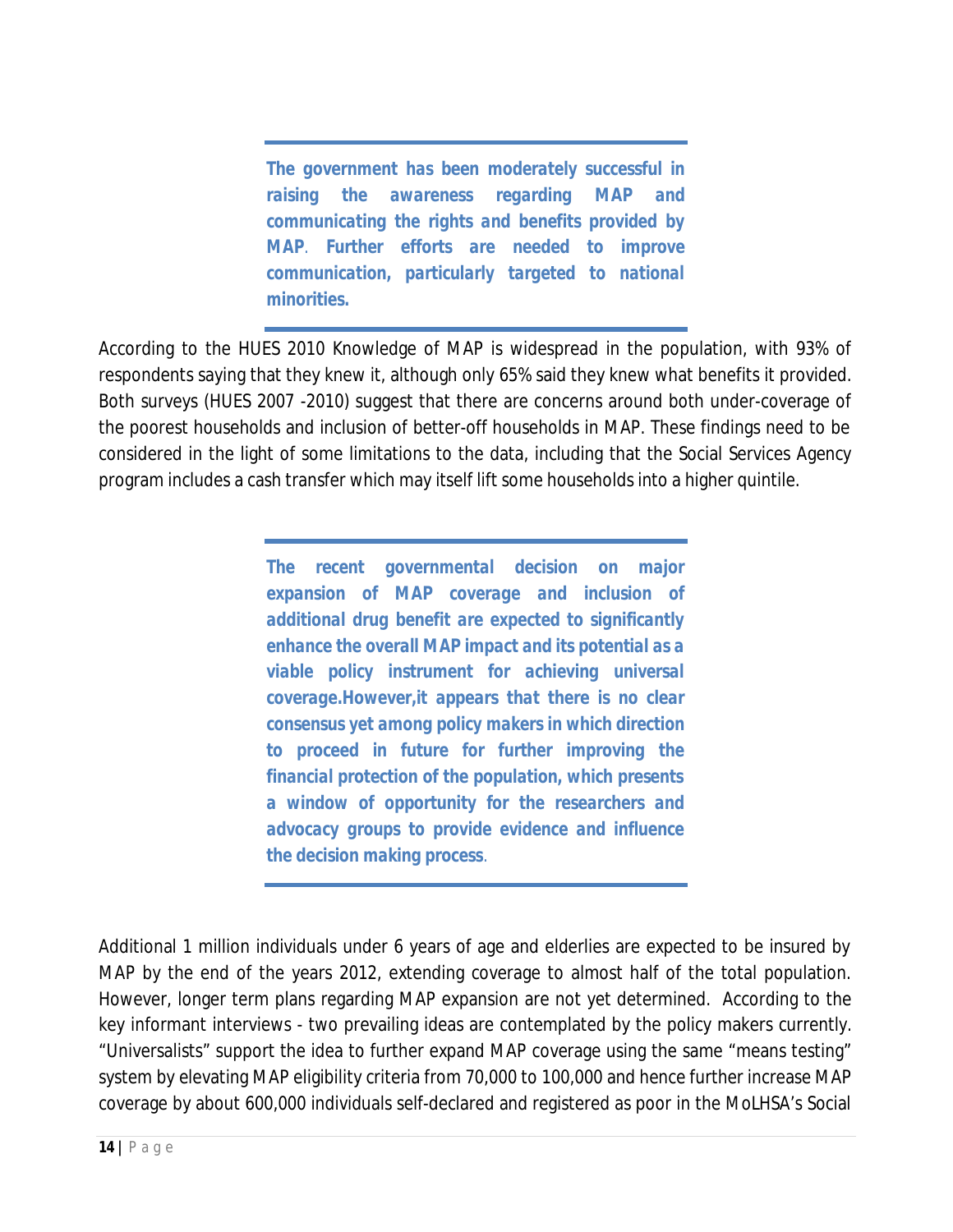Services Agency (SSA) with respective scores, which will also eliminate existing discrimination in MAP coverage between the residents of Tbilisi and Adjara and the rest of the country. In this case, MAP coverage will be extended to almost half of the population. Those in favor of "selectivity" in social policy are against further expansion of the coverage beyond the poorest; however support the increase in the scope and depth of coverage by including far more generous outpatient coverage. There are arguments in favor of both approaches which need to be carefully deliberated and costs and benefits analyzed. This clearly presents the window of opportunity for researchers and advocacy groups to participate in this process and generate and communicate sound evidence that may influence the decision making. The research team believes that findings and results of the current study may also help to inform policy makers to determine the future path of the planned health financing reform, while the research findings dissemination activities planned following the Study (policy briefs, workshop and dissemination through the websites of the advocacy groups) will be timely and contribute to the policy uptake process.

#### ACTORS

The list of key policy actors in MIP formulation and implementation, their influence, nature of interest and perceived position on possible future MIP expansion (beyond the one planned for 2012) are presented in Table 1.

| Player name                       | Nature of the interest in MIP Expansion    | Category        | <b>Position</b>                                                                                                                                                      | Power                                                   |
|-----------------------------------|--------------------------------------------|-----------------|----------------------------------------------------------------------------------------------------------------------------------------------------------------------|---------------------------------------------------------|
| Academic/Technical experts        | Public/Professional – addresses the        | Interest group  | <b>E</b> Medium                                                                                                                                                      | -표<br>Low                                               |
|                                   | public issue of professional concern       | - civil society | Support                                                                                                                                                              |                                                         |
| Citizens, insured                 | Solidarity - their fellow citizens receive | Individual      | Non-Mobilized                                                                                                                                                        | $\frac{1}{2}$<br>Low                                    |
|                                   | equal benefits in health                   |                 |                                                                                                                                                                      |                                                         |
| Citizens, insured and uninsured,  | Solidarity - their fellow citizens receive | Individual      | <b>■ Non-Mobilized</b>                                                                                                                                               | $\frac{\log\log n}{\log\log n}$<br>Low                  |
| better off                        | equal benefits in health                   |                 |                                                                                                                                                                      |                                                         |
| Citizens, uninsured               | Beneficial - access to basic health        | Individual      | Non-Mobilized<br>$-222$                                                                                                                                              | $\frac{1}{2}$<br>Low                                    |
|                                   | insurance, financial protection            |                 |                                                                                                                                                                      |                                                         |
| Georgian Insurance Association    | Public/Professional – will reduce the      | Interest group  | <b>E</b> High Opposition                                                                                                                                             | $\frac{1-\gamma_{\rm max}}{\gamma_{\rm max}}$<br>Medium |
|                                   | individual responsibility for one's own    | - commercial    |                                                                                                                                                                      |                                                         |
|                                   | health, constrain the development of the   |                 |                                                                                                                                                                      |                                                         |
|                                   | private insurance in long term             |                 |                                                                                                                                                                      |                                                         |
| Gilauri, Nikoloz (Prime Minister) | Political/Personal - winning move for his  | Appointed       | <b>■ Medium</b>                                                                                                                                                      | $\frac{1}{2}$<br>High                                   |
|                                   | political team, may be regarded as one of  | officials       | Support                                                                                                                                                              |                                                         |
|                                   | the major accomplishments of his term      |                 |                                                                                                                                                                      |                                                         |
| Health Providers (not owned by    | Financial – both harmful and beneficial –  | Interest group  | Non-Mobilized<br>一三                                                                                                                                                  | $\frac{1}{2}$<br>Low                                    |
| PICs)                             | expanding insurance may increase           | - Commercial    |                                                                                                                                                                      |                                                         |
|                                   | utilization and provide increased revenue  |                 |                                                                                                                                                                      |                                                         |
|                                   | however expanding insurance may drive      |                 |                                                                                                                                                                      |                                                         |
|                                   | down prices the services they provide      |                 |                                                                                                                                                                      |                                                         |
| <b>International Development</b>  | Global/Public - the way towards            | Interest group  | $\begin{array}{l} \mathbf{L}_{\rm{1.5\,GHz}} \\ \hline \mathbf{f}_{\rm{2.5\,GHz}} \\ \hline \mathbf{f}_{\rm{2.5\,GHz}} \\ \hline \end{array}$<br><b>High Support</b> | $-1/2$<br>Low                                           |
| Partners and NGOs                 | universal coverage in health care,         | - international |                                                                                                                                                                      |                                                         |
|                                   | financial protection of the population     |                 |                                                                                                                                                                      |                                                         |

## **TABLE 1 POLICY ACTORS BY CATEGORIES, POWER, NATURE OF THEIR INTERESTS AND POSITION REGARDING MIP EXPANSION**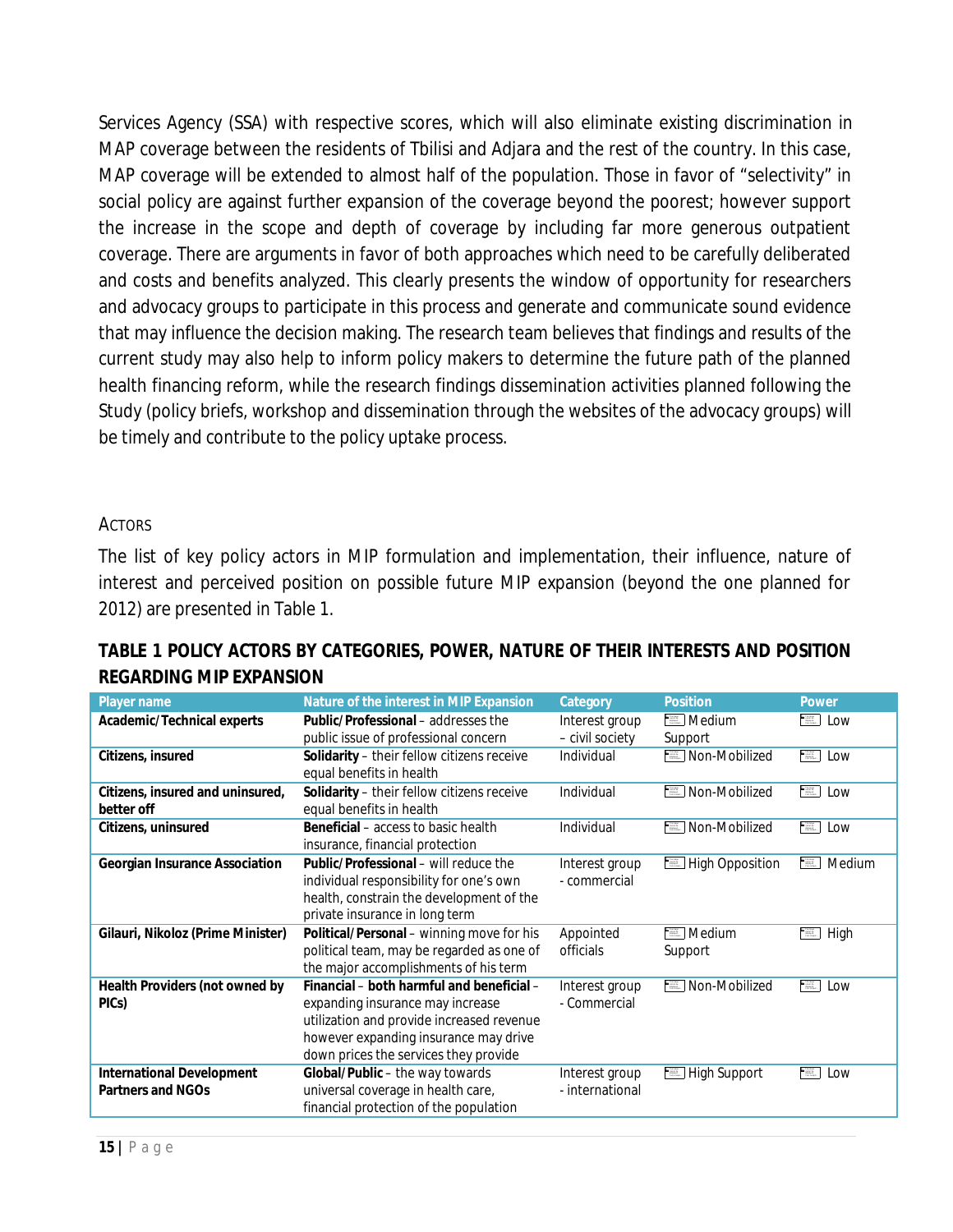| <b>Local Governments</b>         | Political/financial - may increase the        | Elected/              | High Support    | $\frac{1-\gamma_{\text{max}}}{\gamma_{\text{max}}-1}$<br>Medium                                                                                                                                                                                                                                                                                                                                                                                         |
|----------------------------------|-----------------------------------------------|-----------------------|-----------------|---------------------------------------------------------------------------------------------------------------------------------------------------------------------------------------------------------------------------------------------------------------------------------------------------------------------------------------------------------------------------------------------------------------------------------------------------------|
|                                  | satisfaction of their constituents, will save | appointed             |                 |                                                                                                                                                                                                                                                                                                                                                                                                                                                         |
|                                  | funds for those (Tbilisi and Adjara)          |                       |                 |                                                                                                                                                                                                                                                                                                                                                                                                                                                         |
|                                  | currently financing coverage above the        |                       |                 |                                                                                                                                                                                                                                                                                                                                                                                                                                                         |
|                                  |                                               |                       |                 |                                                                                                                                                                                                                                                                                                                                                                                                                                                         |
|                                  | national eligibility threshold for MIP        |                       |                 |                                                                                                                                                                                                                                                                                                                                                                                                                                                         |
| Ministry of Finance              | Financial/harmful - will require major        | Appointed             | Medium          | $\equiv$ High                                                                                                                                                                                                                                                                                                                                                                                                                                           |
|                                  | additional public outlays                     | officials             | Opposition      |                                                                                                                                                                                                                                                                                                                                                                                                                                                         |
| <b>MoLHSA</b>                    | Policy - ensuring access to health            | Appointed             | Medium          | Medium<br>$\frac{1}{1+\frac{1}{1+\frac{1}{1+\frac{1}{1+\frac{1}{1+\frac{1}{1+\frac{1}{1+\frac{1}{1+\frac{1}{1+\frac{1}{1+\frac{1}{1+\frac{1}{1+\frac{1}{1+\frac{1}{1+\frac{1}{1+\frac{1}{1+\frac{1}{1+\frac{1}{1+\frac{1}{1+\frac{1}{1+\frac{1}{1+\frac{1}{1+\frac{1}{1+\frac{1}{1+\frac{1}{1+\frac{1}{1+\frac{1}{1+\frac{1}{1+\frac{1}{1+\frac{1}{1+\frac{1}{1+\frac{1}{1+\frac{1}{1+\frac{1}{1+\frac{1}{1+\frac{1}{1+\frac{1$                         |
|                                  | services as a necessary precondition for      | officials             | Support         |                                                                                                                                                                                                                                                                                                                                                                                                                                                         |
|                                  | successful health policy                      |                       |                 |                                                                                                                                                                                                                                                                                                                                                                                                                                                         |
| <b>National NGOs</b>             | Public - addresses the issues of public       | Interest group        | Medium          | $\begin{array}{l} \mbox{In fact} \\ \mbox{sup.} \\ \mbox{in a point} \\ \mbox{in a point} \end{array}$<br>Low                                                                                                                                                                                                                                                                                                                                           |
|                                  | concern, equity, rights of disadvantaged      | - civil society       | Support         |                                                                                                                                                                                                                                                                                                                                                                                                                                                         |
| Opposition Minority in the       | Political/Symbolic - provides winning         | Elected               | High Support    | $\frac{1}{1+\epsilon}$<br>Low                                                                                                                                                                                                                                                                                                                                                                                                                           |
|                                  |                                               |                       |                 |                                                                                                                                                                                                                                                                                                                                                                                                                                                         |
| Parliament                       | issue for public statements and debates       | officials             |                 |                                                                                                                                                                                                                                                                                                                                                                                                                                                         |
|                                  | in the parliament; may strengthen their       |                       |                 |                                                                                                                                                                                                                                                                                                                                                                                                                                                         |
|                                  | political position and popularity both for    |                       |                 |                                                                                                                                                                                                                                                                                                                                                                                                                                                         |
|                                  | national and local elections                  |                       |                 |                                                                                                                                                                                                                                                                                                                                                                                                                                                         |
| <b>Pharmaceutical Companies</b>  | Financial - both harmful and beneficial -     | Interest group        | $E$ Medium      | $\begin{tabular}{ c c } \hline \multicolumn{1}{ c }{\textbf{PQHE}}\\ \hline \multicolumn{1}{ c }{\textbf{PQHE}}\\ \hline \multicolumn{1}{ c }{\textbf{PQHE}}\\ \hline \multicolumn{1}{ c }{\textbf{PQHE}}\\ \hline \multicolumn{1}{ c }{\textbf{PQHE}}\\ \hline \multicolumn{1}{ c }{\textbf{PQHE}}\\ \hline \multicolumn{1}{ c }{\textbf{PQHE}}\\ \hline \multicolumn{1}{ c }{\textbf{PQHE}}\\ \hline \multicolumn{1}{ c }{\textbf{PQHE}}\\ \$<br>High |
|                                  | more insured will provide more premium        | - commercial          | Opposition      |                                                                                                                                                                                                                                                                                                                                                                                                                                                         |
|                                  | revenue for those owning PICs, however        |                       |                 |                                                                                                                                                                                                                                                                                                                                                                                                                                                         |
|                                  | expanding insurance may drive down            |                       |                 |                                                                                                                                                                                                                                                                                                                                                                                                                                                         |
|                                  |                                               |                       |                 |                                                                                                                                                                                                                                                                                                                                                                                                                                                         |
|                                  | prices both for drugs and services            |                       |                 |                                                                                                                                                                                                                                                                                                                                                                                                                                                         |
| Political Parties outside the    | Political - may strengthen their political    | <b>Interest Group</b> | High Support    | $\begin{array}{l} \mbox{Ny-RMS} \\ \mbox{exp-30001} \\ \mbox{Ny-RMS} \\ \mbox{Ny-RMS} \end{array}$<br>Low                                                                                                                                                                                                                                                                                                                                               |
| Parliament                       | position and popularity both for national     | - Political           |                 |                                                                                                                                                                                                                                                                                                                                                                                                                                                         |
|                                  | and local elections                           |                       |                 |                                                                                                                                                                                                                                                                                                                                                                                                                                                         |
| Press and Media                  | Public/Financial - addressing the issue of    | Interest group        | <b>■ Medium</b> | Medium<br>$\frac{1-\gamma_{\rm max}}{\gamma_{\rm max}}$                                                                                                                                                                                                                                                                                                                                                                                                 |
|                                  | high public concern that may increase         | - media               | Support         |                                                                                                                                                                                                                                                                                                                                                                                                                                                         |
|                                  | sales                                         |                       |                 |                                                                                                                                                                                                                                                                                                                                                                                                                                                         |
| Private Insurance Companies      | Financial/moderately beneficial -             |                       | Medium          |                                                                                                                                                                                                                                                                                                                                                                                                                                                         |
|                                  |                                               |                       | Support         |                                                                                                                                                                                                                                                                                                                                                                                                                                                         |
| Ruling Party Majority in the     | Political - Electoral considerations for the  | Elected               | Non-Mobilized   | Medium                                                                                                                                                                                                                                                                                                                                                                                                                                                  |
|                                  |                                               |                       |                 |                                                                                                                                                                                                                                                                                                                                                                                                                                                         |
| Parliament                       | local elections in 2014                       | officials             |                 |                                                                                                                                                                                                                                                                                                                                                                                                                                                         |
| Saakashvili, Michael (President) | Political and Personal - will demonstrate     | Elected               | Medium          | Huge                                                                                                                                                                                                                                                                                                                                                                                                                                                    |
|                                  | his concern with well-being of the            |                       | Support         |                                                                                                                                                                                                                                                                                                                                                                                                                                                         |
|                                  | population, can be winning move for next      |                       |                 |                                                                                                                                                                                                                                                                                                                                                                                                                                                         |
|                                  | elections, may be regarded as one of the      |                       |                 |                                                                                                                                                                                                                                                                                                                                                                                                                                                         |
|                                  | major accomplishments of his presidency       |                       |                 |                                                                                                                                                                                                                                                                                                                                                                                                                                                         |
|                                  |                                               |                       |                 |                                                                                                                                                                                                                                                                                                                                                                                                                                                         |

Source: Key informant interviews, interviews with key stakeholders, focus group discussions, media monitoring.

#### References:

WHO, "Resolution WHA58.33. Sustainable health financing, universal coverage and social health insurance," 2005. [Online]. Available: [http://apps.who.int/gb/ebwha/pdf\\_files/WHA58-](http://apps.who.int/gb/ebwha/pdf_files/WHA58)REC1/english/Resolutions.pdf. [Accessed 21 January 2012].

WHO, "The world health report: health systems financing: the path to universal coverage," World Health Organization, 2010.

L. Leemput, F. Ponsar, M. Philips and N. Bricki, "Health equity funds in Cambodia," *Lancet,* vol. 369, no. 9562, p. 638, 2007.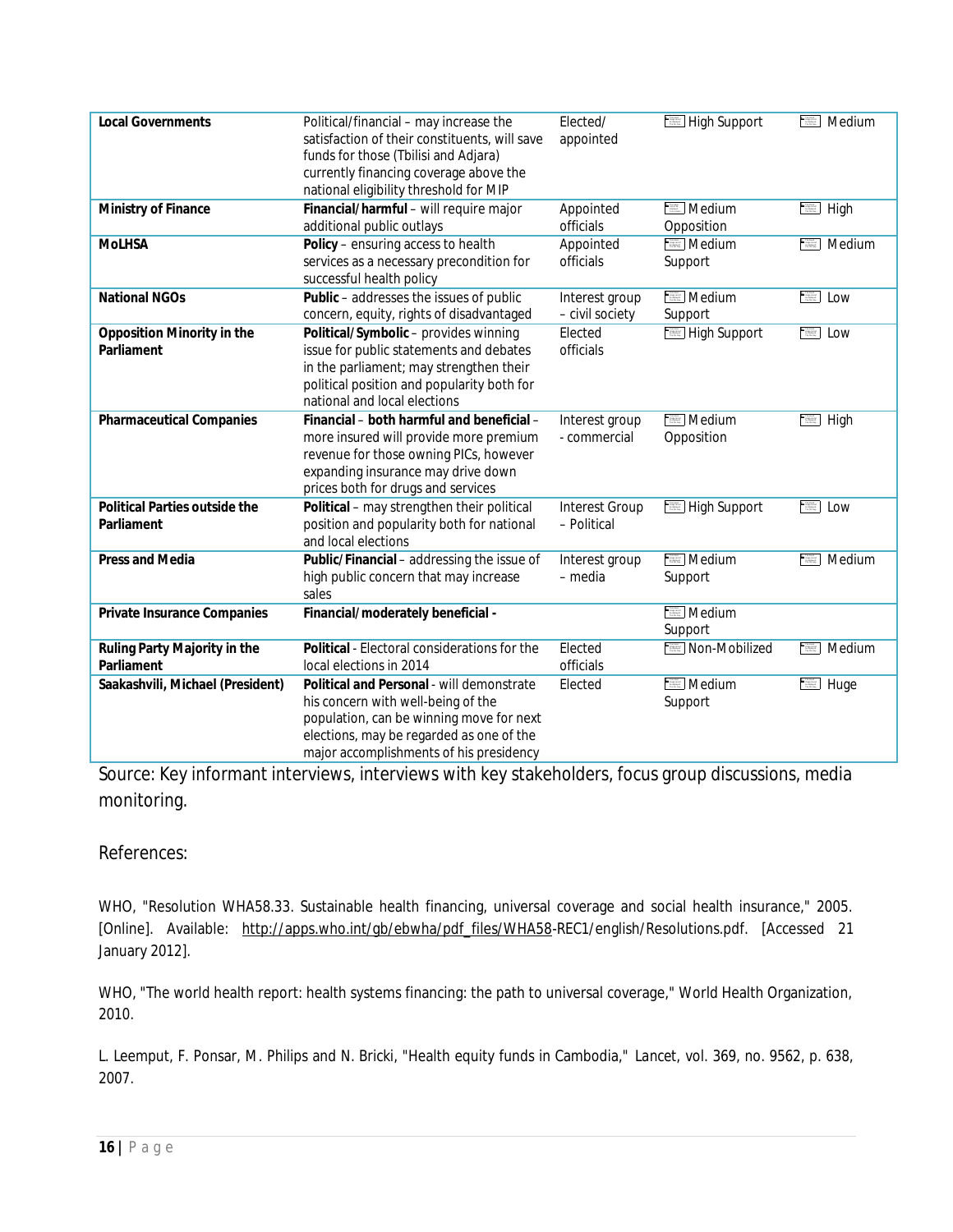B. Meessen, X. Pei, B. Criel and G. Bloom, Health and social protection: experiences from Cambodia, China and Lao PDR, Antwerp: ITG press, 2008.

ILO, "Indonesia: providing health insurance for the poor".*Social Security Extension Initiatives in South East Asia.*

A. Preker, G. Carrin, D. Dror, M. Jakab, W. Hsiao and D. Arhin-Tenkorang, "Rich-poor differences in health care financing," in *Health financing for poor people - resource mobilization and risk sharing* , Washington DC, The World Bank, 2004, pp. 3-52.

M. Jowett and W. Hsiao, "Philippines: extending coverage beyond the formal sector," in *Social health insurance for developing nations.*, Washington DC, The World Bank, 2007, pp. 81-104.

C. Arfa and H. Achouri, "Tunisia: Good practices in expanding health care coverage. Lessons from reforms in a country in transition.," in *Lessons from reforms in low- and middle-income countries. Good practices in health financing* , Washington DC, The World Bank, 2008, pp. 385-437.

A. Wagstaff, "Health insurance for the poor: initial impacts of Vietnam's health care fund for the poor," vol. 4134, 2007.

T. Mkandawire, "Targeting and universalism in poverty reduction," *Social Policy and Development Programme Paper,*  vol. 23, December 2005.

Q. Meng, B. Yuan, L. Jia, B. Wang J: Yu, J. Gao and P. Garner, "Expanding health insurance coverage in vulnerable groups: a systematic review of options," *Health Policy and Planning,* vol. 26, no. 2, pp. 93-104, 2011.

D. Drechsler and J. Jutting, "Private Health Insurance for the Poor in Devloping Countries?," *Policy Insights,* 2005.

G. Miller, D. Pinto and M. Vera-Hernandez, "High-powered incentives in developing country health insurance: evidence from Colombia's Régimen Subsidiado," *National Bureau of Economic Research Working Paper Series,* no. 15456, 2009.

R. Basu, "Rashtriya Swasthya Bima Yojana:Pioneering Public-Private Partnership in Health Insurance," New Deli, 2010.

L. Gilson and N. Raphaely, "The terrain of health policy analysis in low and middle income countries: a review of published literature 1994–2007," *Health Policy and Planning,* vol. 23, no. 5, pp. 294-307, 2008.

X. Hou and S. Chao, "Evaluation of the Initial Impact of the Medical Assistance Program for the Poor in Georgia," *World Bank Policy Research Working Paper Series,* 1 April 2008.

G. Walt and L. Gilson, "Reforming health sector in developing countries: the central role of policy analysis," *Health Policy and Planning,* vol. 9, no. 4, pp. 353-370, 1994.

WHO, "World Health Report 2000," WHO, Geneva, 2000.

D. Hercot, B. Meessen, V. Ridde and L. Gilson, "Removing user fees for health services in low-income countries: a multicountry review framework for assessing the process of policy change," *Health Policy and Planning,* no. 26, pp. ii5-ii15, 2011.